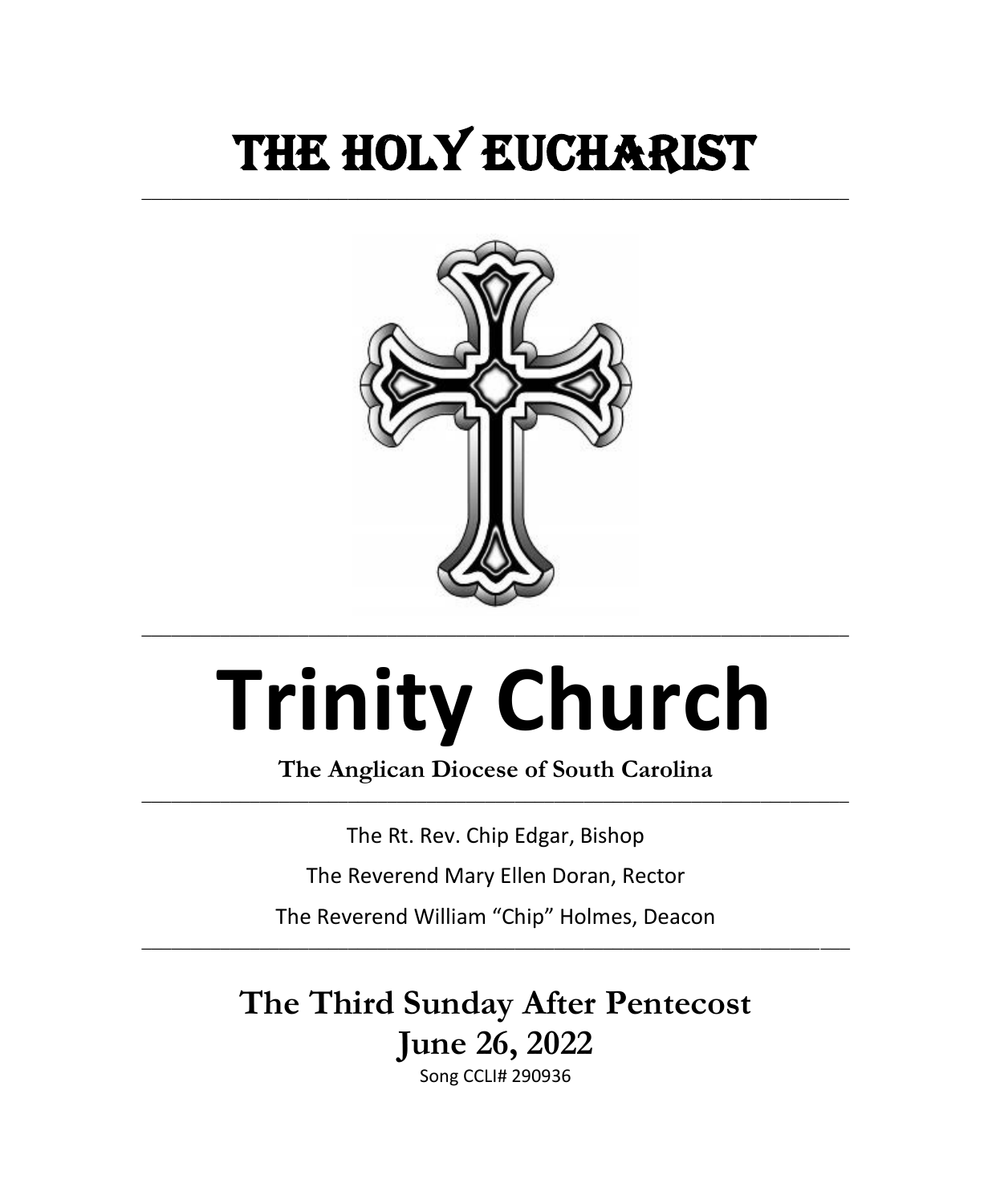| <b>Opening Song</b>                                            | "Let It Be Said Of Us"        |
|----------------------------------------------------------------|-------------------------------|
| <b>The Acclamation</b>                                         | <b>BCP 123</b>                |
| <b>Old Testament Reading</b>                                   | 1 Kings 19:15-21              |
| <b>Psalm Reading (Seated)</b>                                  | 16                            |
| <b>New Testament Reading</b>                                   | Galatians 5:1,13-25           |
| Song                                                           | "Our God"                     |
| <b>The Holy Gospel (Standing)</b>                              | Luke 9:51-62                  |
| <b>The Sermon</b>                                              | The Reverend Mary Ellen Doran |
| <b>The Nicene Creed</b>                                        | <b>BCP 126</b>                |
| <b>The Prayers of the People</b>                               | <b>BCP 128</b>                |
| <b>The Peace</b>                                               | <b>BCP 131</b>                |
| <b>Offertory Song</b>                                          | "Forever"                     |
| <b>Doxology</b>                                                |                               |
| <b>The Sursum Corda</b>                                        | <b>BCP 132</b>                |
| The Lord's Prayer                                              | <b>BCP 134</b>                |
| The Ministration of Holy Communion                             | <b>BCP 136</b>                |
| (The Anglican Church has an open rail for communion.           |                               |
| All baptized Christians are welcome to receive Holy Communion) |                               |
| <b>Post Communion Prayer</b>                                   | <b>BCP 137</b>                |
| <b>Closing Song</b>                                            | "10,000 Reasons"              |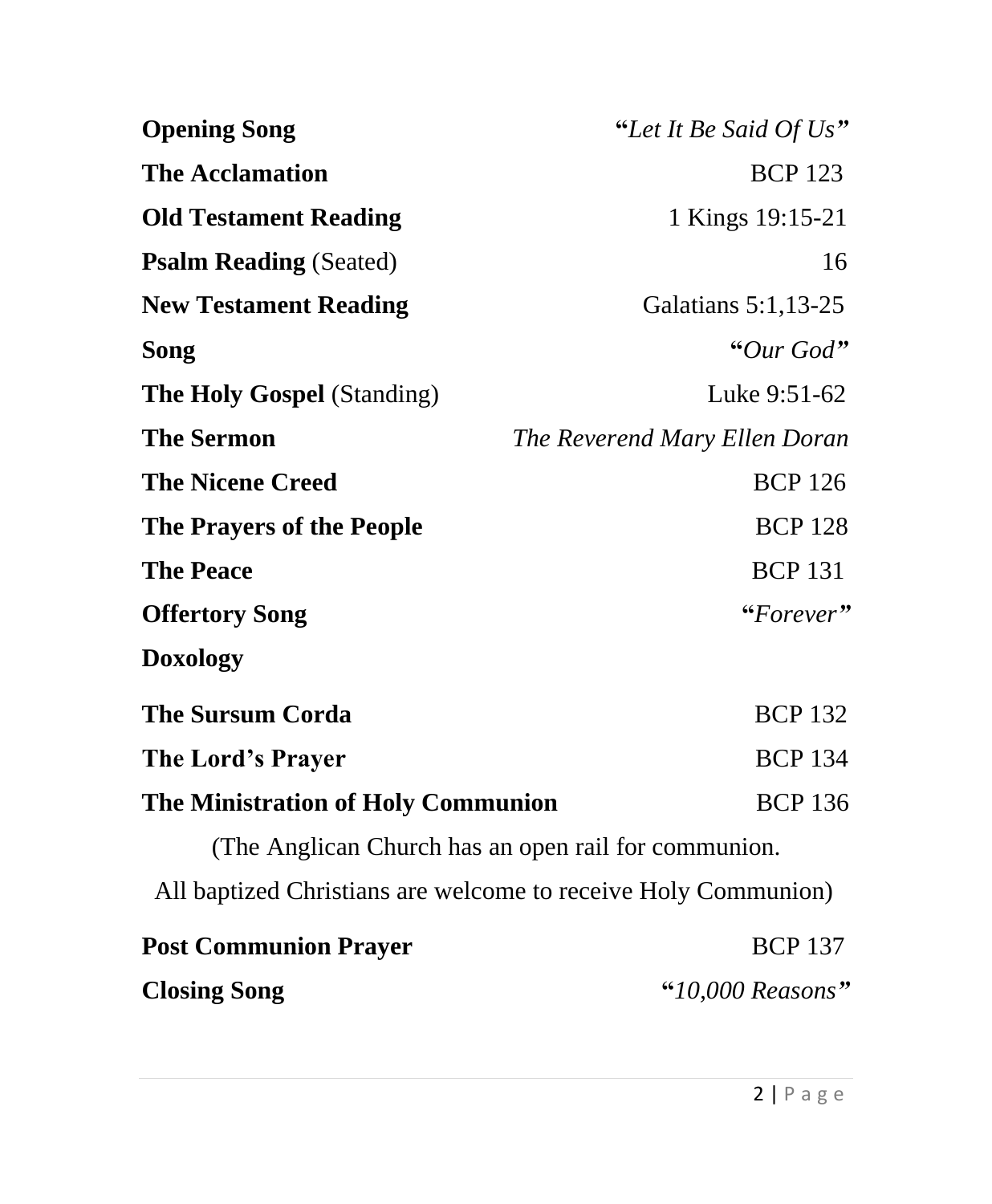## **Collect of the Day**

O God, your never-failing providence sets in order all things both in heaven and on earth: Put away from us all hurtful things, and give us those things that are profitable for us; through Jesus Christ our Lord, who lives and reigns with you and the Holy Spirit, one God, for ever and ever. **Amen.**

## **Proper Preface**

Through Jesus Christ our Lord, who on the first day of the week overcame death and the grave, and by his glorious resurrection opened to us the way of everlasting life.

#### **The Readings from Holy Scripture** *1 Kings 19:15-21*

**<sup>15</sup>** And the LORD said to him, "Go, return on your way to the wilderness of Damascus. And when you arrive, you shall anoint Hazael to be king over Syria. **<sup>16</sup>** And Jehu the son of Nimshi you shall anoint to be king over Israel, and Elisha the son of Shaphat of Abel-meholah you shall anoint to be prophet in your place. **<sup>17</sup>** And the one who escapes from the sword of Hazael shall Jehu put to death, and the one who escapes from the sword of Jehu shall Elisha put to death. **<sup>18</sup>** Yet I will leave seven thousand in Israel, all the knees that have not bowed to Baal, and every mouth that has not kissed him."

**<sup>19</sup>** So he departed from there and found Elisha the son of Shaphat, who was plowing with twelve yoke of oxen in front of him, and he was with the twelfth. Elijah passed by him and cast his cloak upon him. **<sup>20</sup>** And he left the oxen and ran after Elijah and said, "Let me kiss my father and my mother, and then I will follow you." And he said to him, "Go back again, for what have I done to you?" **<sup>21</sup>** And he returned from following him and took the yoke of oxen and sacrificed them and boiled their flesh with the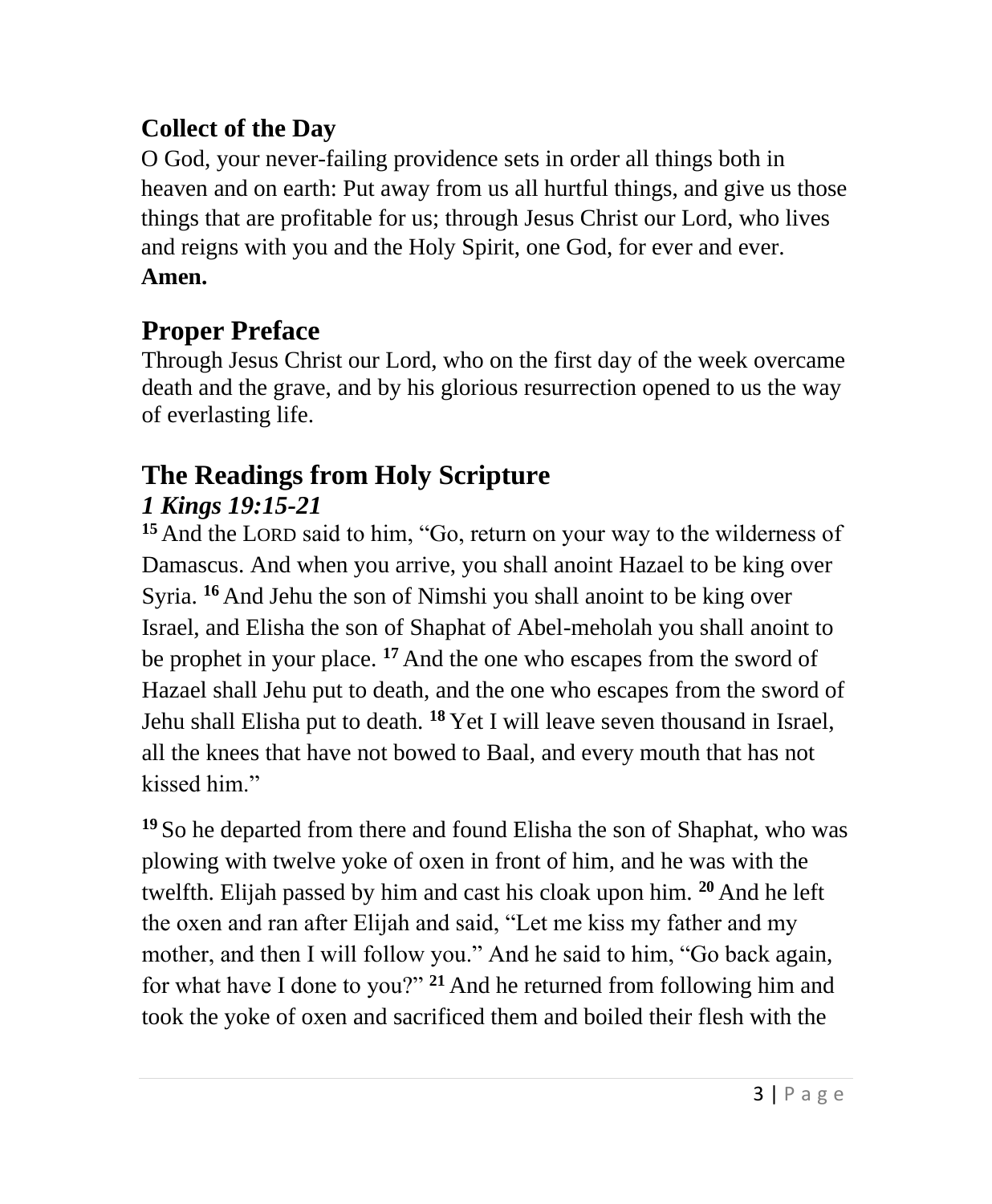yokes of the oxen and gave it to the people, and they ate. Then he arose and went after Elijah and assisted him.

*Reader*The Word of the Lord. *People* Thanks be to God.

#### *Psalm 16*

**<sup>1</sup>** Preserve me, O God,\* for in you I take refuge.

- **2** *say to the LORD, "You are my Lord; \* I have no good apart from you."*
- **<sup>3</sup>** As for the saints in the land, they are the excellent ones, \* in whom is all my delight.
- **<sup>4</sup>** *The sorrows of those who run after another god shall multiply; \* their drink offerings of blood I will not pour out or take their names on my lips.*
- **<sup>5</sup>**The LORD is my chosen portion and my cup; \* you hold my lot.
- **<sup>6</sup>** *The lines have fallen for me in pleasant places; \* indeed, I have a beautiful inheritance.*
- **<sup>7</sup>** bless the LORD who gives me counsel; \* in the night also my heart instructs me.
- **<sup>8</sup>** *have set the LORD always before me; \* because he is at my right hand, I shall not be shaken.*
- **<sup>9</sup>** Therefore my heart is glad, and my whole being rejoices; \* my flesh also dwells secure.
- **<sup>10</sup>** *For you will not abandon my soul to Sheol, \* or let your holy one see corruption.*
- **<sup>11</sup>** You make known to me the path of life; in your presence there is fullness of joy; \* at your right hand are pleasures forevermore.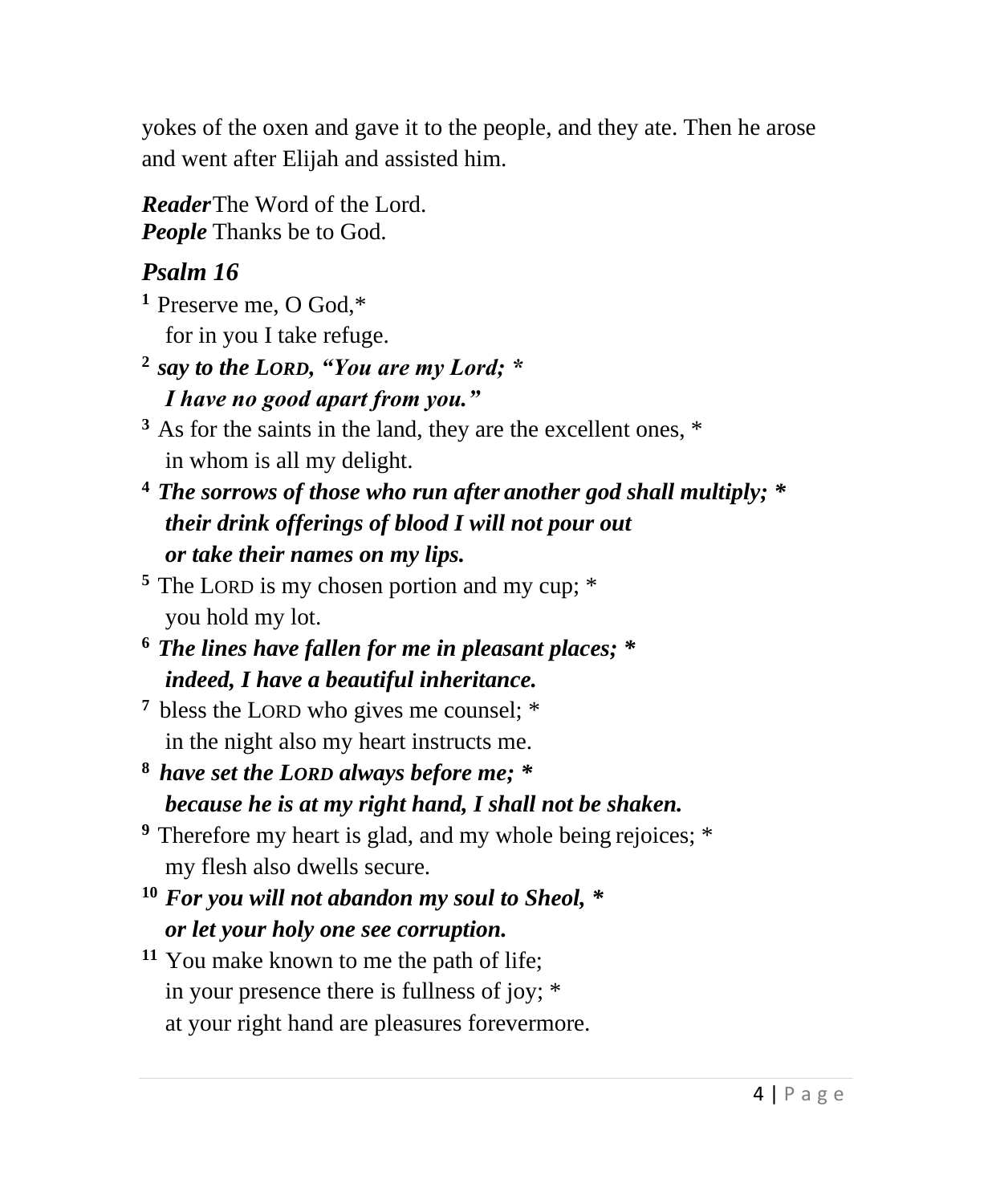## *Galatians 5:1,13-25*

**<sup>1</sup>**For freedom Christ has set us free; stand firm therefore, and do not submit again to a yoke of slavery.

**<sup>13</sup>** For you were called to freedom, brothers. Only do not use your freedom as an opportunity for the flesh, but through love serve one another. **<sup>14</sup>** For the whole law is fulfilled in one word: "You shall love your neighbor as yourself." **<sup>15</sup>** But if you bite and devour one another, watch out that you are not consumed by one another.

**<sup>16</sup>**But I say, walk by the Spirit, and you will not gratify the desires of the flesh. **<sup>17</sup>** For the desires of the flesh are against the Spirit, and the desires of the Spirit are against the flesh, for these are opposed to each other, to keep you from doing the things you want to do. **<sup>18</sup>**But if you are led by the Spirit, you are not under the law. **<sup>19</sup>** Now the works of the flesh are evident: sexual immorality, impurity, sensuality, **<sup>20</sup>** idolatry, sorcery, enmity, strife, jealousy, fits of anger, rivalries, dissensions, divisions, **<sup>21</sup>** envy, drunkenness, orgies, and things like these. I warn you, as I warned you before, that those who do such things will not inherit the kingdom of God. <sup>22</sup> But the fruit of the Spirit is love, joy, peace, patience, kindness, goodness, faithfulness, **<sup>23</sup>** gentleness, self-control; against such things there is no law. **<sup>24</sup>** And those who belong to Christ Jesus have crucified the flesh with its passions and desires.

**<sup>25</sup>** If we live by the Spirit, let us also keep in step with the Spirit.

| <b>Reader</b> | The Word of the Lord. |
|---------------|-----------------------|
| People        | Thanks be to God.     |

#### **The Gospel**

*Deacon* The Holy Gospel of our Lord Jesus Christ according to  $\blacksquare$ . *People* Glory to you, Lord Christ.

## *Luke 9:51-62*

**<sup>51</sup>** When the days drew near for him to be taken up, he set his face to go to Jerusalem. **<sup>52</sup>** And he sent messengers ahead of him, who went and entered a village of the Samaritans, to make preparations for him. **53**But the people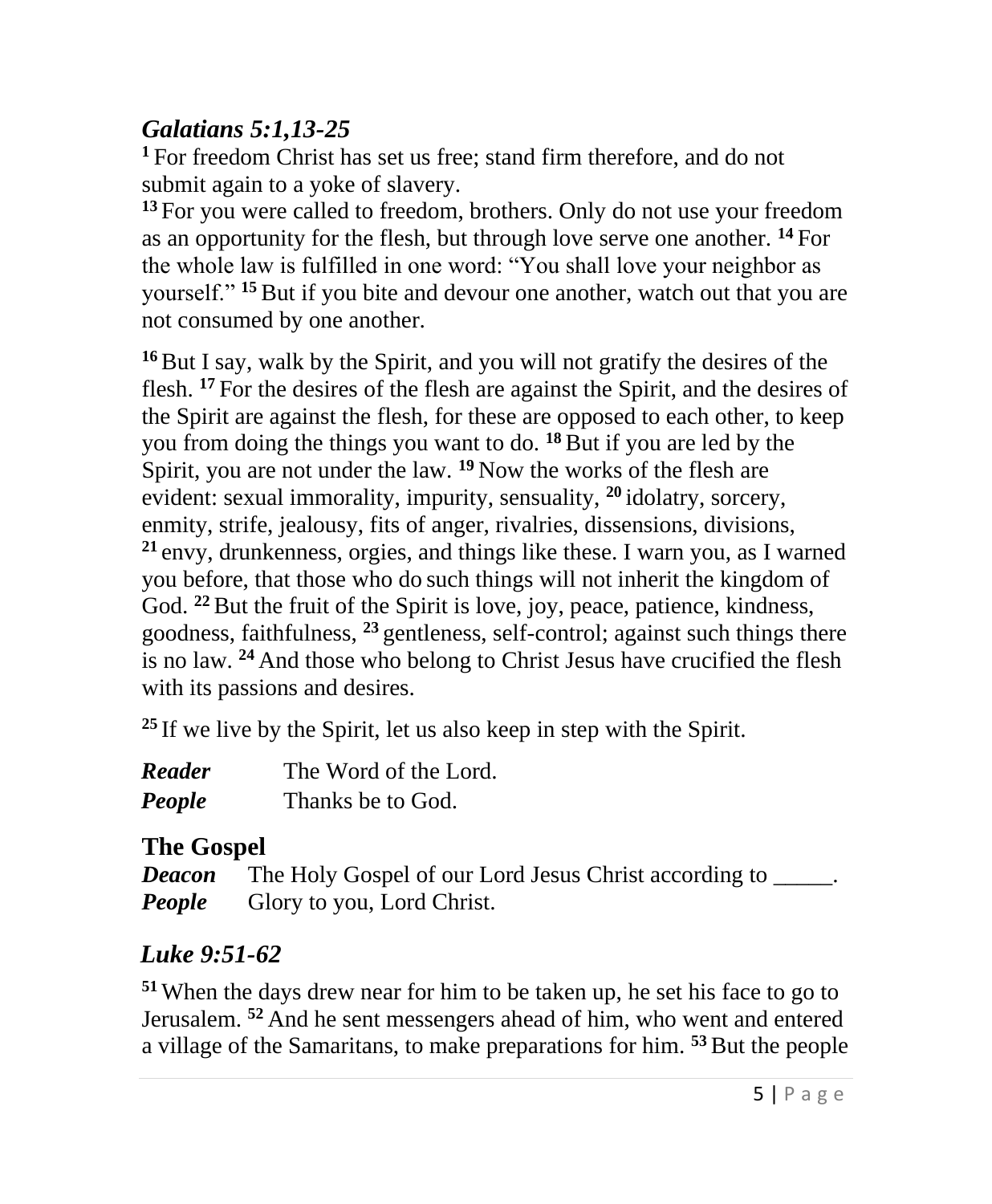did not receive him, because his face was set toward Jerusalem. **<sup>54</sup>** And when his disciples James and John saw it, they said, "Lord, do you want us to tell fire to come down from heaven and consume them?" **<sup>55</sup>** But he turned and rebuked them. **<sup>56</sup>** And they went on to another village.

**<sup>57</sup>** As they were going along the road, someone said to him, "I will follow you wherever you go." **<sup>58</sup>** And Jesus said to him, "Foxes have holes, and birds of the air have nests, but the Son of Man has nowhere to lay his head." **<sup>59</sup>** To another he said, "Follow me." But he said, "Lord, let me first go and bury my father." **<sup>60</sup>** And Jesussaid to him, "Leave the dead to bury their own dead. But as for you, go and proclaim the kingdom of God." **<sup>61</sup>** Yet another said, "I will follow you, Lord, but let me first say farewell to those at my home." **<sup>62</sup>** Jesus said to him, "No one who puts his hand to the plow and looks back is fit for the kingdom of God."

| <b>Deacon</b> | The Gospel of the Lord.     |
|---------------|-----------------------------|
| People        | Praise to you, Lord Christ. |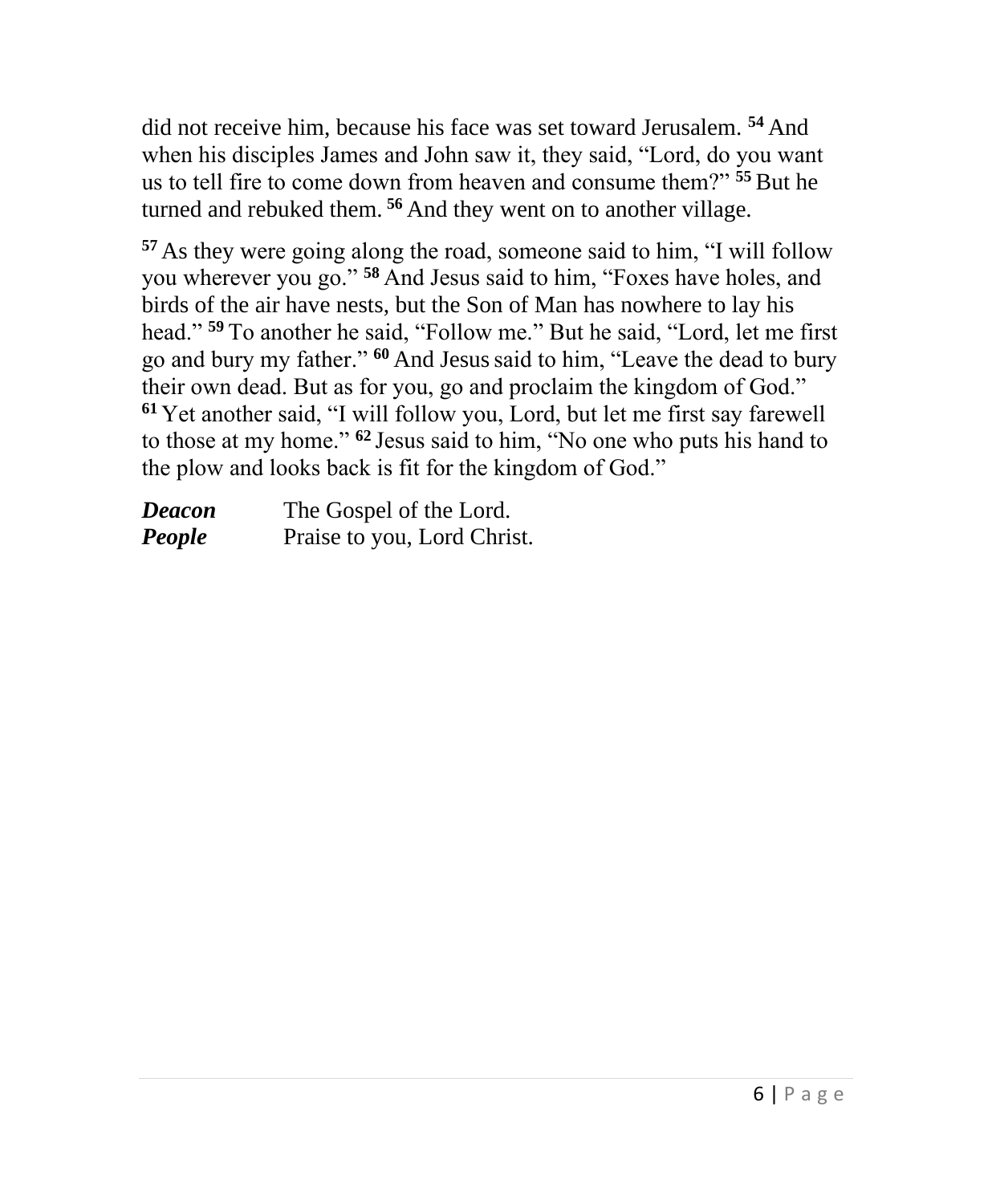#### **Song "***Let It Be Said Of Us" by Steve Fry © 1994, 1999 Universal Music - Brentwood Benson Publishing*

Let it be said of us That the Lord was our passion That with gladness we bore Ev'ry cross we were given That we fought the good fight That we finished the course Knowing within us The pow'r of the risen Lord

#### **Chorus**

Let the cross be our glory And the Lord be our song By mercy made holy By the Spirit made strong Let the cross be our glory And the Lord be our song 'Til the likeness of Jesus Be through us made known Let the cross be our glory And the Lord be our song

Let it be said of us We were marked by forgiveness We were known by our love And delighted in meekness We were ruled by His peace Heeding unity's call Joined as one body That Christ would be seen by all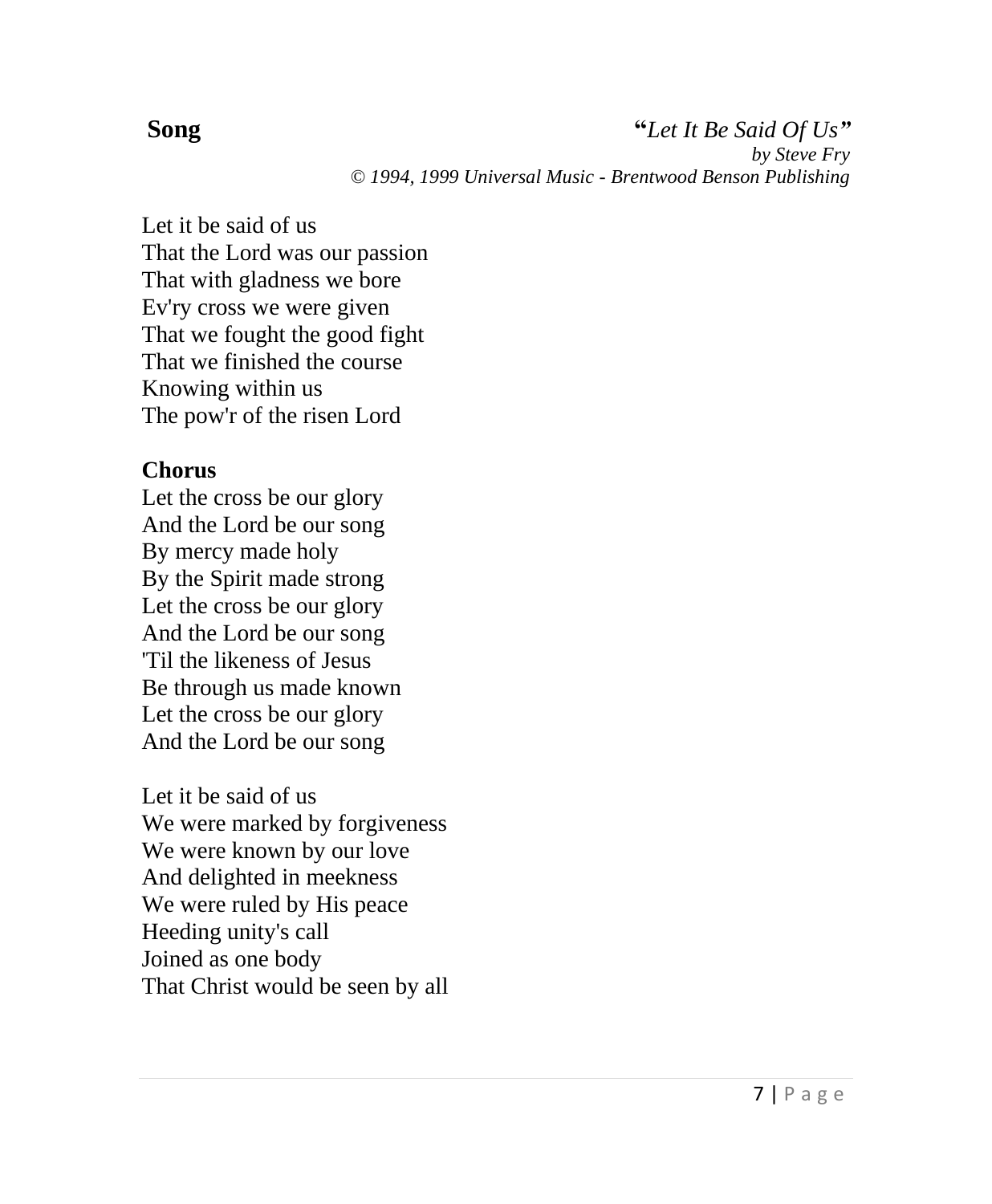**Song "***Our God" by Chris Tomlin | Jesse Reeves | Jonas Myrin | Matt Redman © 2010 Atlas Mountain Songs*

Water You turned into wine Opened the eyes of the blind There's no one like You None like You

Into the darkness You shine Out of the ashes we rise There's no one like You None like You

#### **Chorus**

Our God is greater Our God is stronger God You are higher than any other Our God is healer Awesome in power our God our God

And if our God is for us Then who could ever stop us And if our God is with us Then what could stand against And if our God is for us Then who could ever stop us And if our God is with us Then what could stand against (Then) what could stand against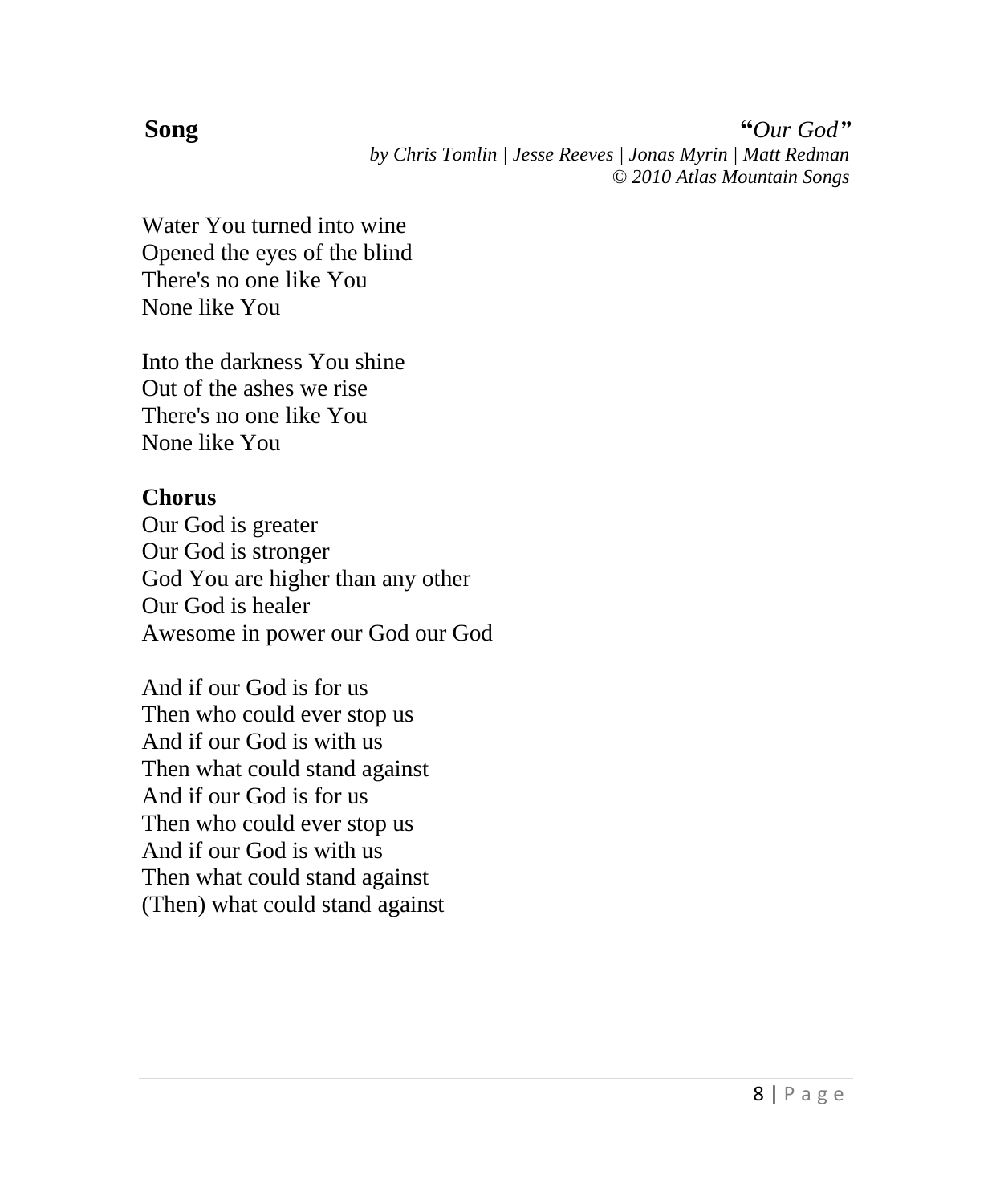**Song "***Forever" by Richard Cimino © 1995 Cimino, Richard*

The nails in Your hands The nails in Your feet They tell me how much You love me The thorns on Your brow They tell me how You bore so much shame to love me

#### **Pre-Chorus**

And when the heavens pass away And all Your scars they still remain And forever they will say How much You love me

#### **Chorus**

Forever my love Forever my heart Forever my life is Yours Forever my love Forever my heart Forever my life is Yours

**Song "***10,000 Reasons" by Jonas Myrin | Matt Redman © 2011 Atlas Mountain Songs*

#### **Chorus**

Bless the Lord O my soul O my soul Worship His holy name Sing like never before O my soul I'll worship Your holy name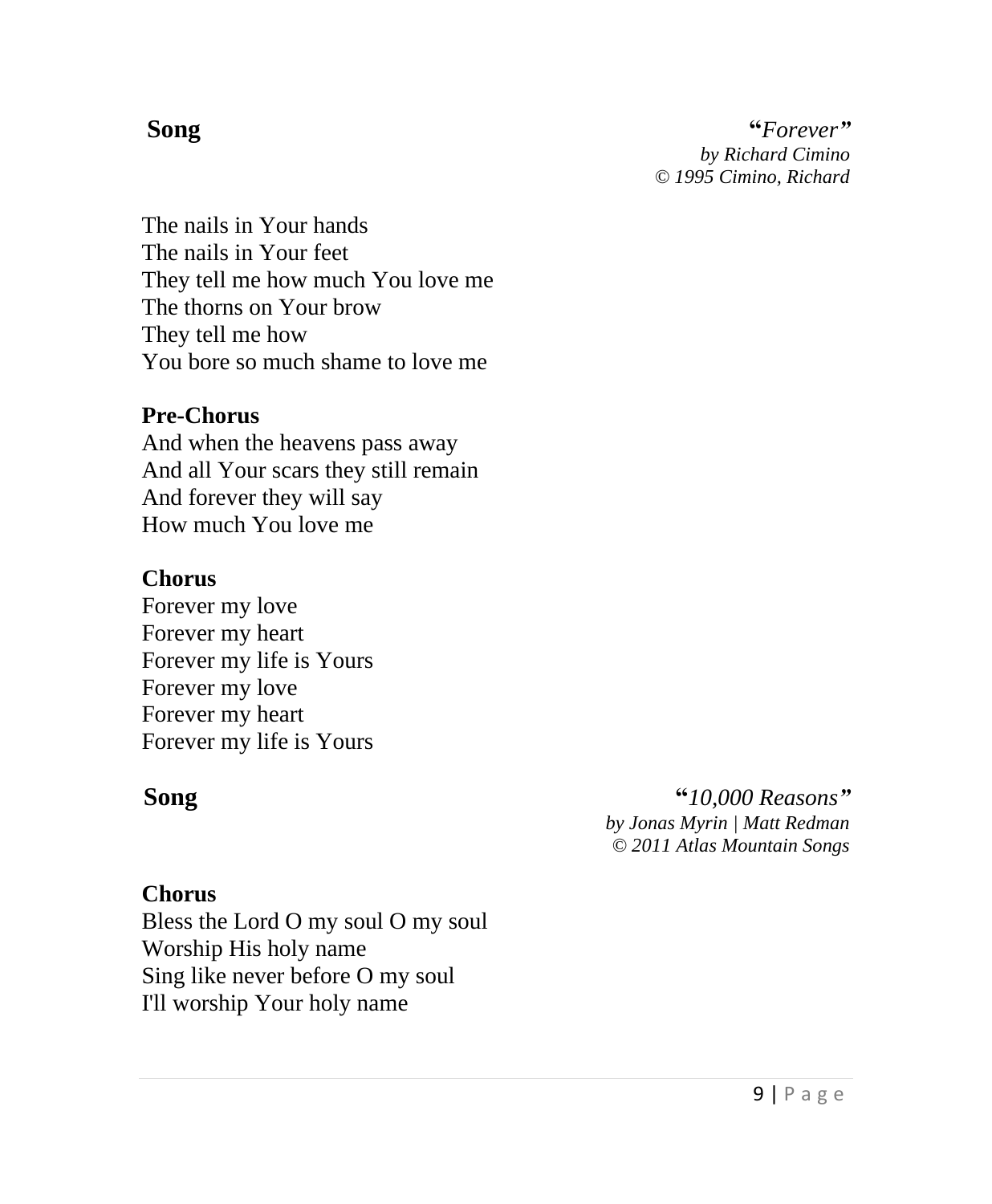The sun comes up it's a new day dawning It's time to sing Your song again Whatever may pass and whatever lies before me Let me be singing when the evening comes

You're rich in love and You're slow to anger Your name is great and Your heart is kind For all Your goodness I will keep on singing Ten thousand reasons for my heart to find

And on that day when my strength is failing The end draws near and my time has come Still my soul will sing Your praise unending Ten thousand years and then forevermore

Worship Your holy name Lord I'll worship Your holy name

Sing like never before O my soul I'll worship Your holy name Worship Your holy name Worship Your holy name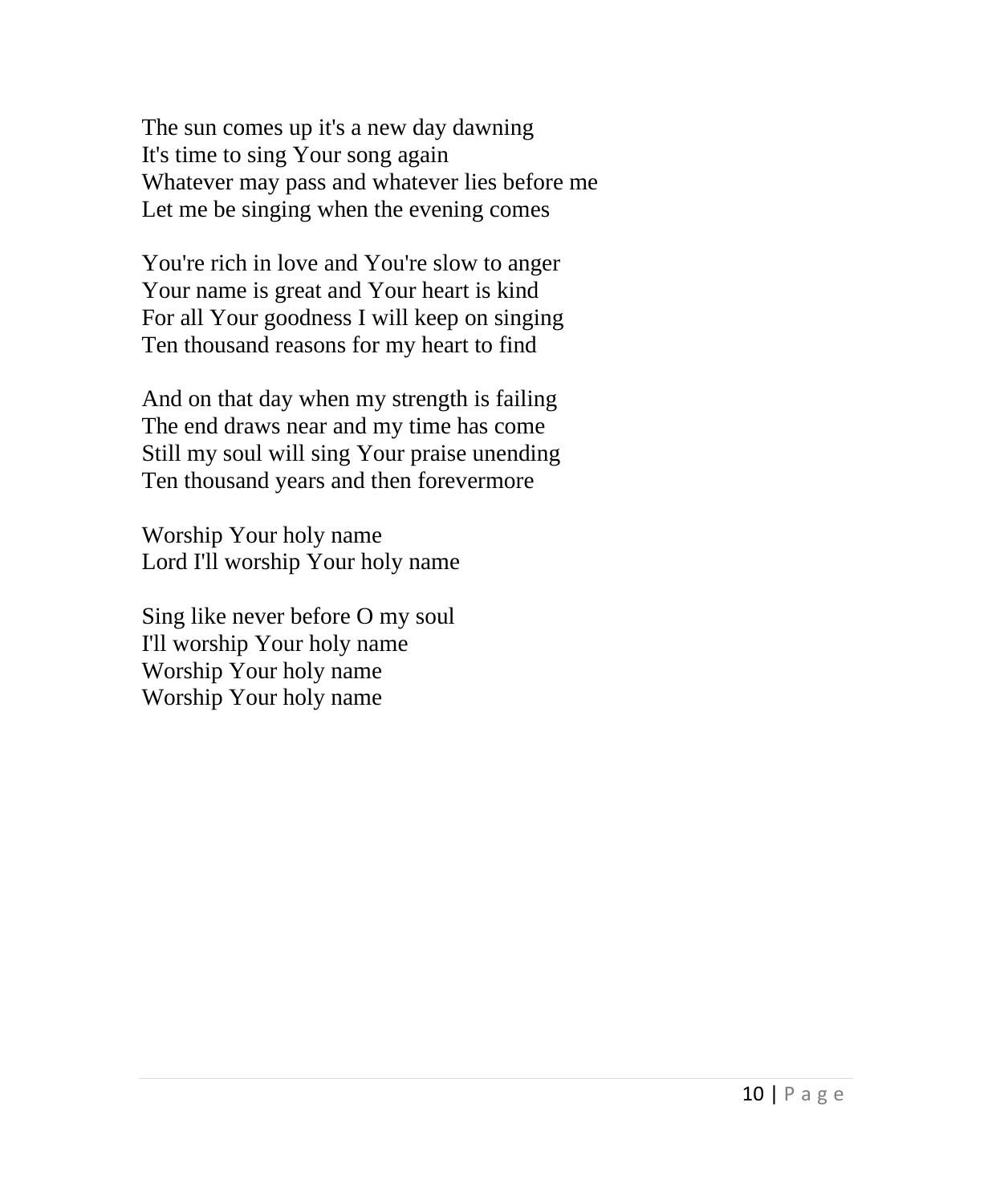*Bible Studies: Sunday @ 9 AM Adult Bible Study in the Back Classroom Other Bible Studies are on Summer Break until September 2022*

**\_\_\_\_\_\_\_\_\_\_\_\_\_\_\_\_\_\_\_\_\_\_\_\_\_\_\_\_\_\_\_\_\_\_\_\_\_\_\_\_\_\_\_\_\_\_\_\_\_\_\_\_\_\_\_\_\_\_\_\_\_\_\_\_\_\_\_\_\_\_\_\_**

**Office Closed:** Monday, July 4<sup>th</sup> **Feed Berkeley:** Saturday, July 9th **Hope Repair:** Saturday, July 9th **Family Game Night:** Sunday, July 24<sup>th</sup> from 4 PM to 6 PM **Office Closed:** Monday, September 5<sup>th</sup>

**Visit https://adosc.org/events/ for The Anglican Diocese of South Carolina Events.**

**\_\_\_\_\_\_\_\_\_\_\_\_\_\_\_\_\_\_\_\_\_\_\_\_\_\_\_\_\_\_\_\_\_\_\_\_\_\_\_\_\_\_\_\_\_\_\_\_\_\_\_\_\_\_\_\_\_\_\_\_\_\_\_\_\_\_\_\_\_\_\_\_**